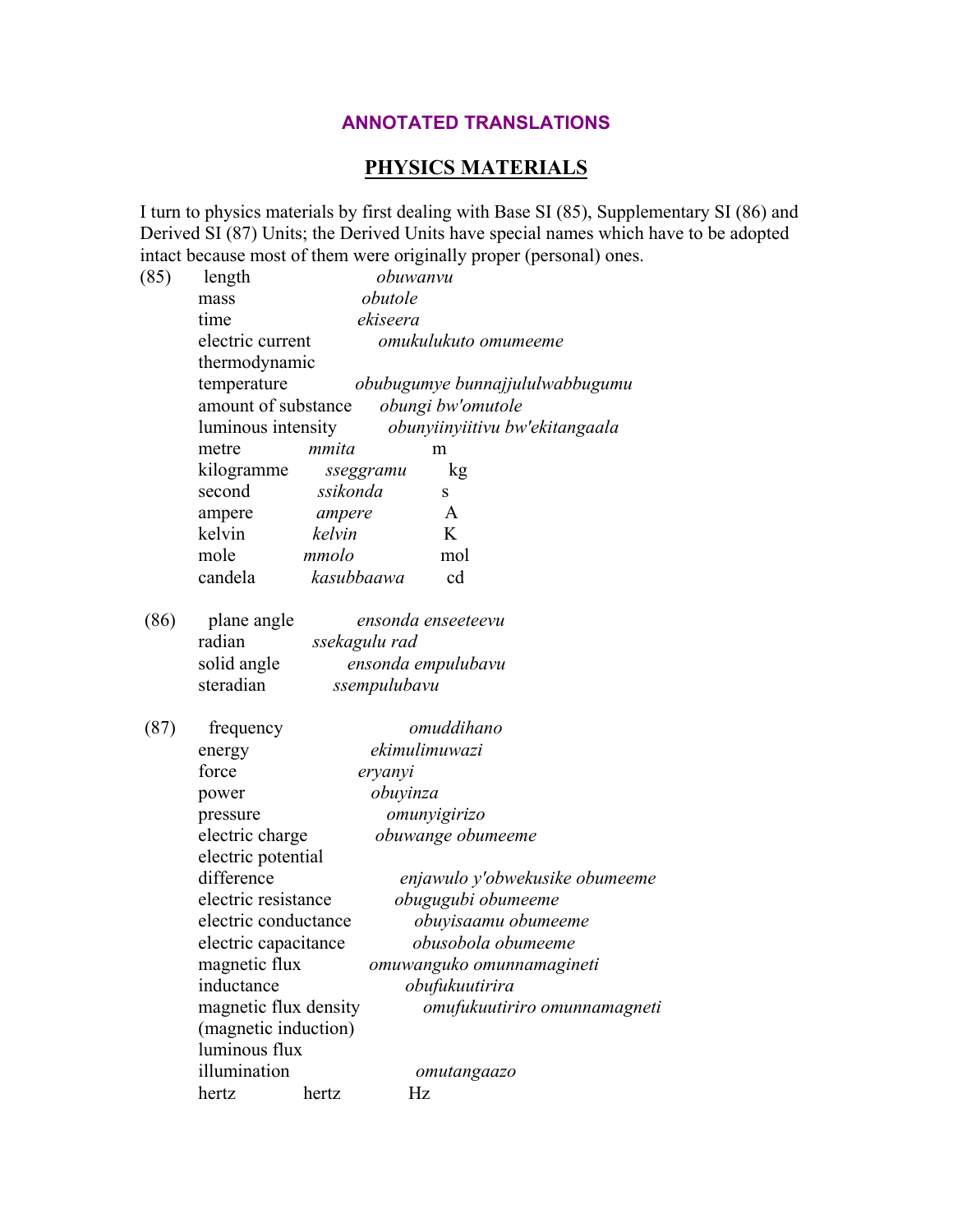| joule   | joule   |    |
|---------|---------|----|
| newton  | newton  | N  |
| watt    | watt    | W  |
| pascal  | pascal  | Pa |
| coulomb | coulomb | C  |
| volt    | volt    |    |
| ohm     | ohm     | Ω  |
| siemens | siemens | S  |
| farad   | farad   | F  |
| weber   | weber   | Wb |
| henry   | henry   | H  |
| tesla   | tesla   | T  |
| lumen   | lumeni  | Im |
| lux     | luksi   | lx |

(88a) Text 5:

## 1.1 Mechanics of a particle

The essential physics involved in the mechanics of a particle is contained in *Newton's Second Law of Motion,* which may be considered equivalently as a fundamental postulate or as a definition of force and mass. For a single particle, the correct form of the law is:

 $F = dp/dt$ , (1-1) where F is the total force acting on the particle and **p** is the *linear momentum* of the particle defined as follows: Let s be the curve traced by the particle in its motion, and **r** the radius vector from the origin to the particle. The vector can then be defined formally by the equation:

 $V = dr/dt$ , (1-2) where the derivative is evaluated by the usual limiting process (cf. Fig. 1-1):  $dr/dt = \lim_{t \to \infty} \left[ \frac{\Delta_s}{\Delta_t} \right] = \lim_{t \to \infty} \left[ \frac{\Delta_s}{\Delta_t} \right] = ds/dt$  $\Delta t \rightarrow 0$   $\Delta t \rightarrow 0$ 

(This last form for the derivative explicitly indicates that **v** is tangent to the curve). Then the linear momentum **p** is defined in terms of the velocity as

so that (1-1) can be written 
$$
\mathbf{F} = d(m\mathbf{v})/dt
$$
. (1-4)



 $(1-4)$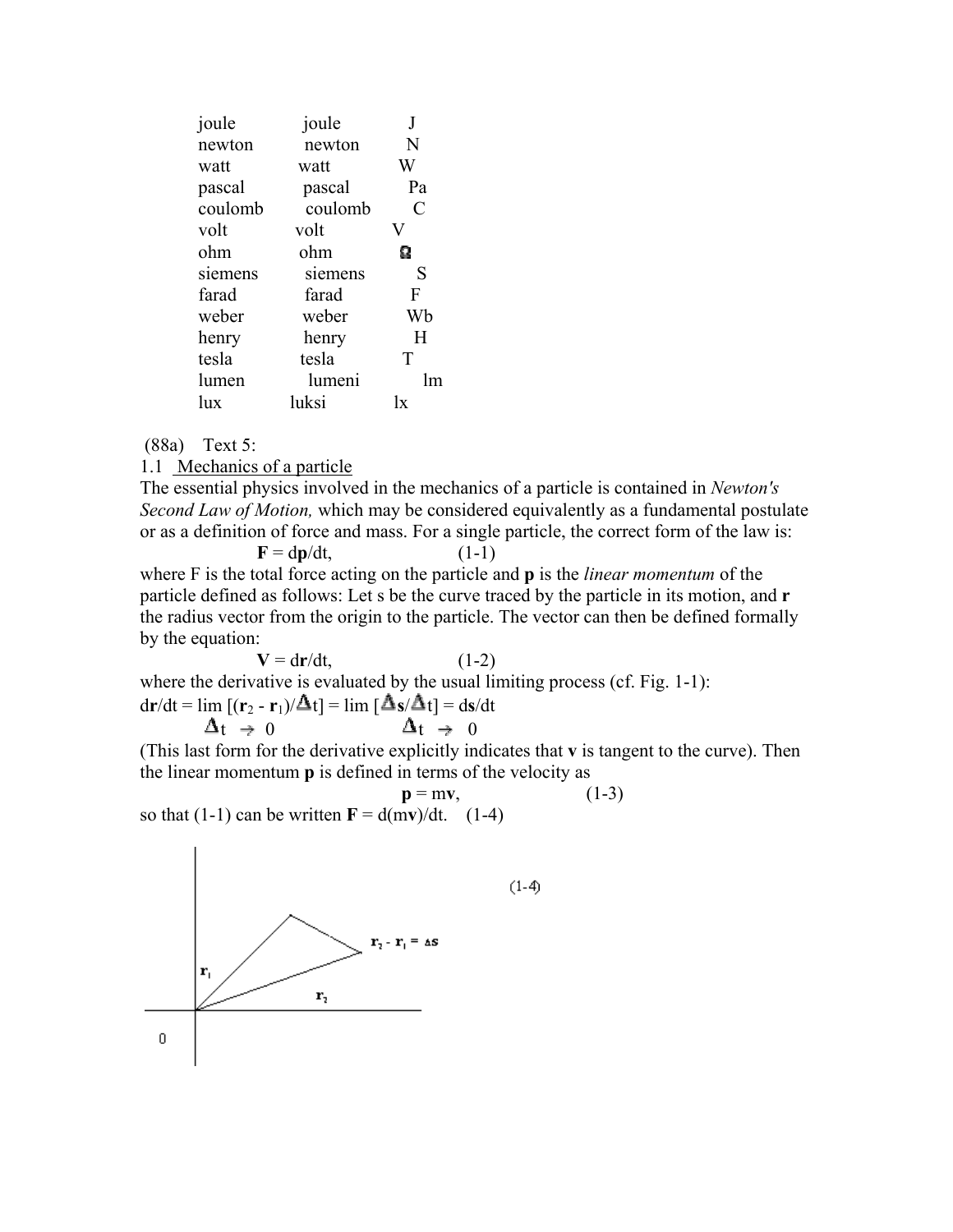In most cases the mass of the particle is constant and Eq. (1.1) reduces to:

 $F = m(dv/dt) = ma$  (1-5)

where **a** is called the acceleration of the particle as defined by

 $\mathbf{a} = d^2\mathbf{r}/dt^2$  $(1-6)$ 

Many of the important conclusions of mechanics can be expressed in the form of conservation theorems, which indicate under what conditions various mechanical quantities are constant in time. Eq. (1-1) directly furnishes the first of these, the *Conservation Theorem of the Linear Momentum of a Particle: If the total force,* **F**, *is zero, then* d**p**/dt = 0 *and the linear momentum p, is conserved.* The angular momentum of the particle about point O, denoted by **L** is defined as

 $L = r x p$  (1-7)

where **r** is the radius vector form 0 to the particle. Notice that the order of the factors is important. We now define the *moment of force or torque* about O as

 $N = r \times F$  (1-8) The equation analogous to (1-1) for **N** is obtained by forming the cross product of **r** with Eq.  $(1-4)$ :

 $r x F = N = r x d(mv)/dt$  (1-9)

Eq. (1-9) can be written in a different form by using the vector identity:

 $d(\mathbf{r} \times \mathbf{m}\mathbf{v})/dt = \mathbf{v} \times \mathbf{m}\mathbf{v} + \mathbf{r}\times d(\mathbf{m}\mathbf{v})/dt$ 

where the first term on the right obviously vanishes. In consequence of this identity Eq. (1-9) takes the form

 $N = d(r x mv)/dt = dL/dt.$  (1-10) Note that both **N** and **L** depend upon the point O, about which the moments are taken.

As was the case for Eq.  $(1-1)$ , the torque equation,  $(1-10)$ , also yields an immediate conservation theorem, this time the *Conservation Theorem for the Angular Momentum of a Particle: If the total torque, N, is zero, then*  $dL/dt = 0$ *, and the angular momentum L is conserved.*

 Next consider the work done by the external force . **F** upon the particle in going from point 1 to point 2. By definition this work is

 $W_{12} = \frac{J^2}{1^2}$  $(1-11)$ For constant mass (as will be assumed from now on unless otherwise specified), the integral in Eg. (1-11) reduces to

**F** . ds =  $m^f$  (dv/dt) . v dt =  $m/2$   $\frac{f}{f}$  (d(v<sup>2</sup>)/dt) dt

and therefore

 $W_{12} = m(v_2^2 - v_1^2)$  $(1-12)$ The scalar quantity mv2/2 is called the kinetic energy of the particle and is denoted by T,

so that the work done is equal to the change in the kinetic energy:

 $W_{12} = T2 - T1$  (1-13) If the force field is such that the work W done around a closed orbit is zero, i.e.

 $F \cdot ds = 0,$  (1-14) then the force (and the system) is said to be conservative. Physically it is clear that a system cannot be conservative if friction or other dissipation forces are present, for **F.**d s due to friction is always positive and the integral cannot vanish. By Stokes' Theorem, the condition for conservative forces, Eq.(1-14), can be written: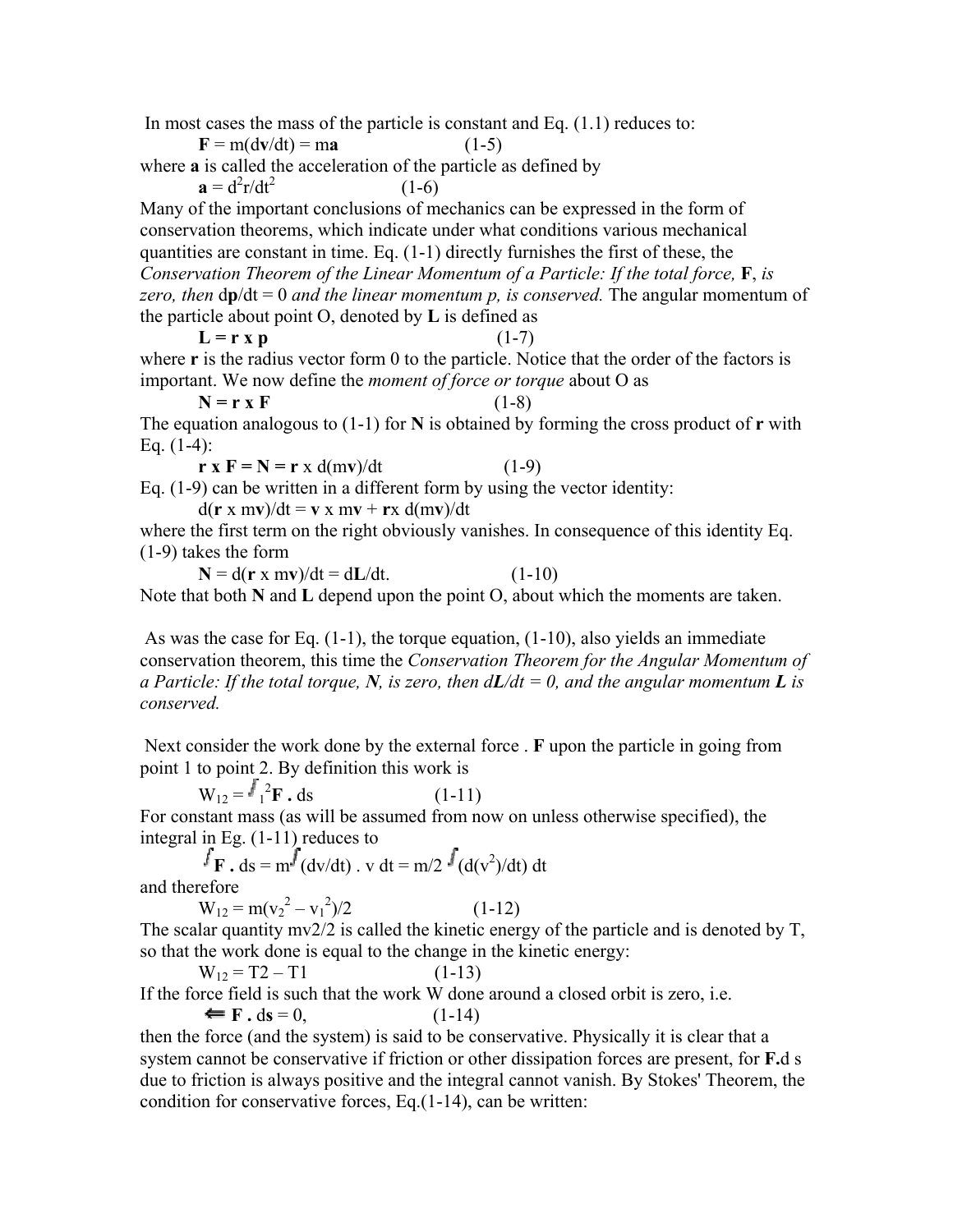$=$  x  $\mathbf{F} = 0$ ,

and since the curl of a gradient always vanishes **F** must therefore be the gradient of some scalar:

 $F = - \langle V, (1-15) \rangle$ where V is called the potential, or potential energy. The existence of V can be established without the use of theorems of vector calculus. If Eq.  $(1-14)$  holds, the work W12 must be independent of the path of integration between end points 1 and 2. It follows then that it must be possible to express W12 as the change in a quantity which depends only upon the position of the end points. This quantity may be designated by  $-V$ , so that for a differential path length we have the relation:

 $\bf{F} \cdot ds = -dV$ 

or

 $\mathbf{F} = -\# \mathbf{v}/d\mathbf{s}$ ,

which is equivalent to Eq.  $(1-15)$ . Note that in Eq.  $(1-15)$  we can add to V any quantity constant in space, without affecting the results. *Hence, the zero level of V is arbitrary.* For a conservative system the work done by the forces is

 $W_{12} - V_1 - V_2$  (1-16) Combining Eq. (1-16) with Eq. (1-13) we have the result

 $T_1 + V_1 = T_2 + V_2.$  (1-17) which states in symbols the *Energy Conservation Theorem for a particle: If the forces acting on a particle are conservative, then the total energy of the particle,*  $T + V$ *, is conserved.*

Goldstein (1950: 1-4)

 [Notes on V.2.3.(88)] "mechanics"; *mekanika* "mechanic"; *makanika* "postulate"; *-sab-;* "to request"; *ekisabo* "define"; *ensalo;* "border"; *-salowaz-* "linear"; *-nnamusittale* "momentum"; *–vuumuul-;* "to move forward at full speed"; *venvuumuulo* "curve"; *-got; olugote* "vectorial"; *-kongojj-; -kongozzi* "radius vector"; *ekikongozz ky'akagulu* "evaluate"; *-wendowolol* "moment"; *-nyool-;* "to twist"; *akanyoolo* "conservation"; *-kuumirir-;* "to conserve"; *obukuumirizi* "theorem"; *-kakas-;* "to prove"; *ekikakase* "theory"; *-tetenkanyiriz-;* "to try hard to figure out"; *omutetenkanyalizo* "torque"; *obunyoole* "scalar"; *olupimo;* "scale"; *-nnalupimo* "orbit, path"; *akakubo;* "path"; *olukubo* "system"; *-yung-;* "to join"; *omuyungo* "field"; *ekisaawe;* "field"; *omusaawe*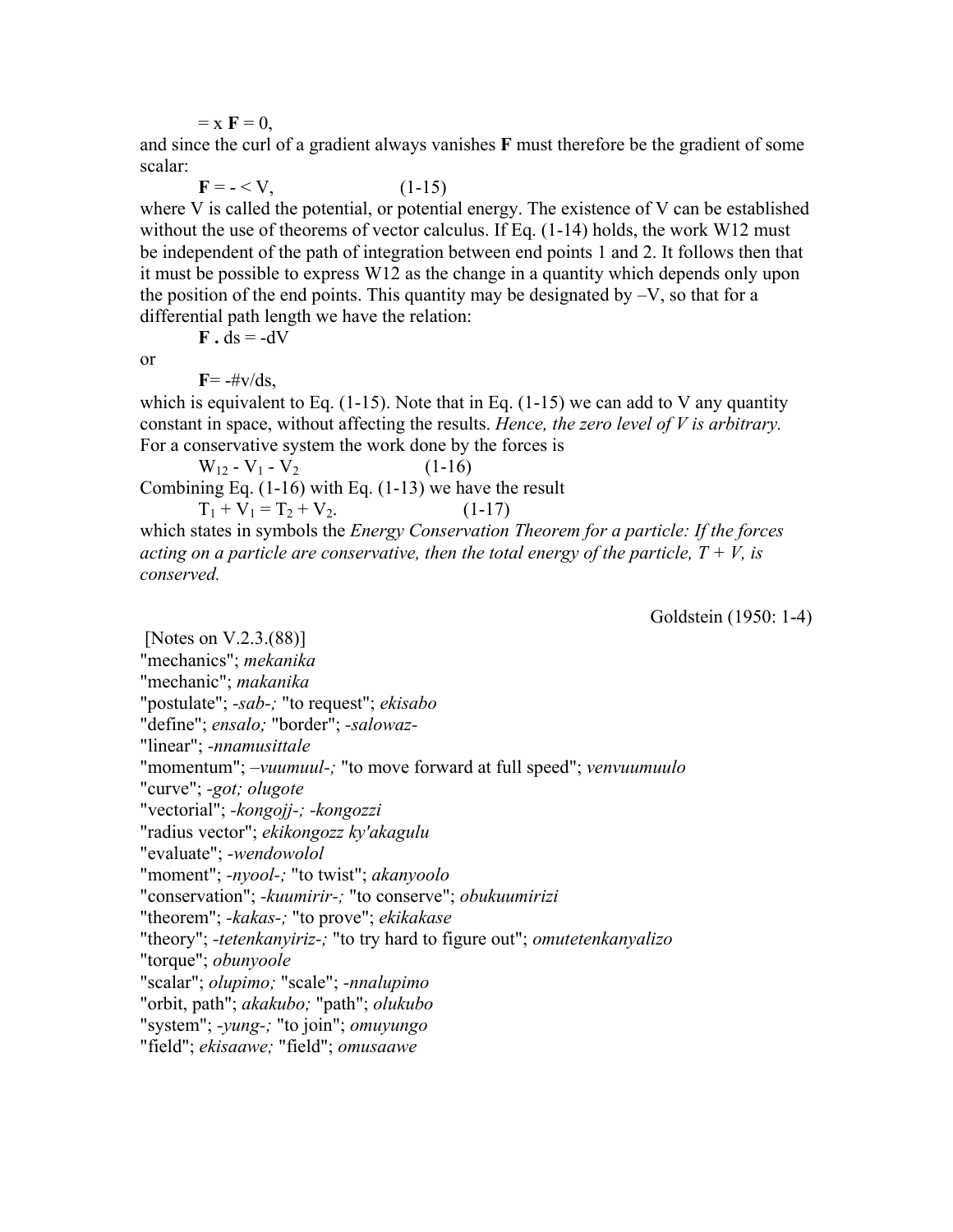(88b) Translation of Text 5:

1-1 Mekanika w'akasirikitu. Omulamwa gwa fizika ali mu mekanika w'akasirikitu guli mu *Tteeka ly'Obwejjuluzi Ery'okubiri erya Newton,* erisobola okulowoozebwako nga ssemusingi oba ekisalowazo ky'eryanyi n'obutole. Kulwa akasirikitu ak'eddembe, ekikula ky'etteeka ekituufu kiri:

$$
\mathbf{F} = \mathbf{dp}/\mathbf{dt},\tag{1-1}
$$

nga **F** lye lyanyi lyonna erikola ku kasirikitu era nga **p** ye envuumuulo nnamusittale y'akasirikitu esalowazibwa bweti: Leka s lube olukubo lw'akasirikitu akejjulula, era leka **r** kibe ekikongozzi ky'akagulu okuva ku nsibuko okutuuka ku kasirikitu. Embiro z'ekikongozzi zisalowazikira kikula mu kyenkano:

 $V = dr/dt$ , (1-2)

nga omuviisemu gumuwendowololwa mu masembereza aga bulijjo (cf. Fig. 1-1):  $dr/dt = \lim_{t \to \infty} \frac{\Gamma(r_2 - r_1)}{\sqrt{s}}$ 

$$
\lt t \; \Rightarrow \; 0 \qquad \qquad \lt t \; \Rightarrow \; 0
$$

**(Ekikula kino ekisembyeyo kulwa omuviisemu kyoleka lwatu nti v zikwata ku logote). Olwo envuumuulo nnamusittale p esalowalizibwa mu mbiro nga** 

 $p = mv$ , (1-3) **olwo (1-1)okuwandiikibwa F = d(mv)/dt.** 



 **Emirundi egisiga obutole bw'akasirikitu tebukyuka era Kyenka.(1-1) kizzika ku:**   $F = m(dv/dt) = ma$  (1.5) (1-4)

**a wekiyitirwa omwanguyo gw'akasirikitu era ogusalowazibwa**   $a = d^2r/dt^2$  **(1-6)** 

**bifundikiro bya mekanika bingi ebikulu ebyasanguzikira mu kikula ky'ebikakase by'obukuumirizi ebiraga mbeera ki obungi bw'ekimekanika obutali bumu mwe butakyukira mu kiseera Kyenka.(1-1) kiwa butereevu emu zo,** *Ekikakase ky'obukumirizi kulwa Envuumuulo Nnamusittale y'Akasirikitu: Sssinga eryanyi lyonna,* **F,** *liba zzeero, olwo* **dp/dt =** *o era Envuumuulo nnamusittale p ekuumirirwa.*

 **Envuumuulo nnansonda ey'akasirikitu ku poyinti 0, erambibwa ne L esalowazibwa nga** 

 $L = r x p$  (1-7) **r we kabeerera ekikongozzi ky'akagulu okuva ku 0 okutuuka ku kasirikitu. Labukira obutegeke bwa ffakita (emibazibwa). Kati tusalowaza obunyoole ku 0 nga**   $N = r x F$  (1-8)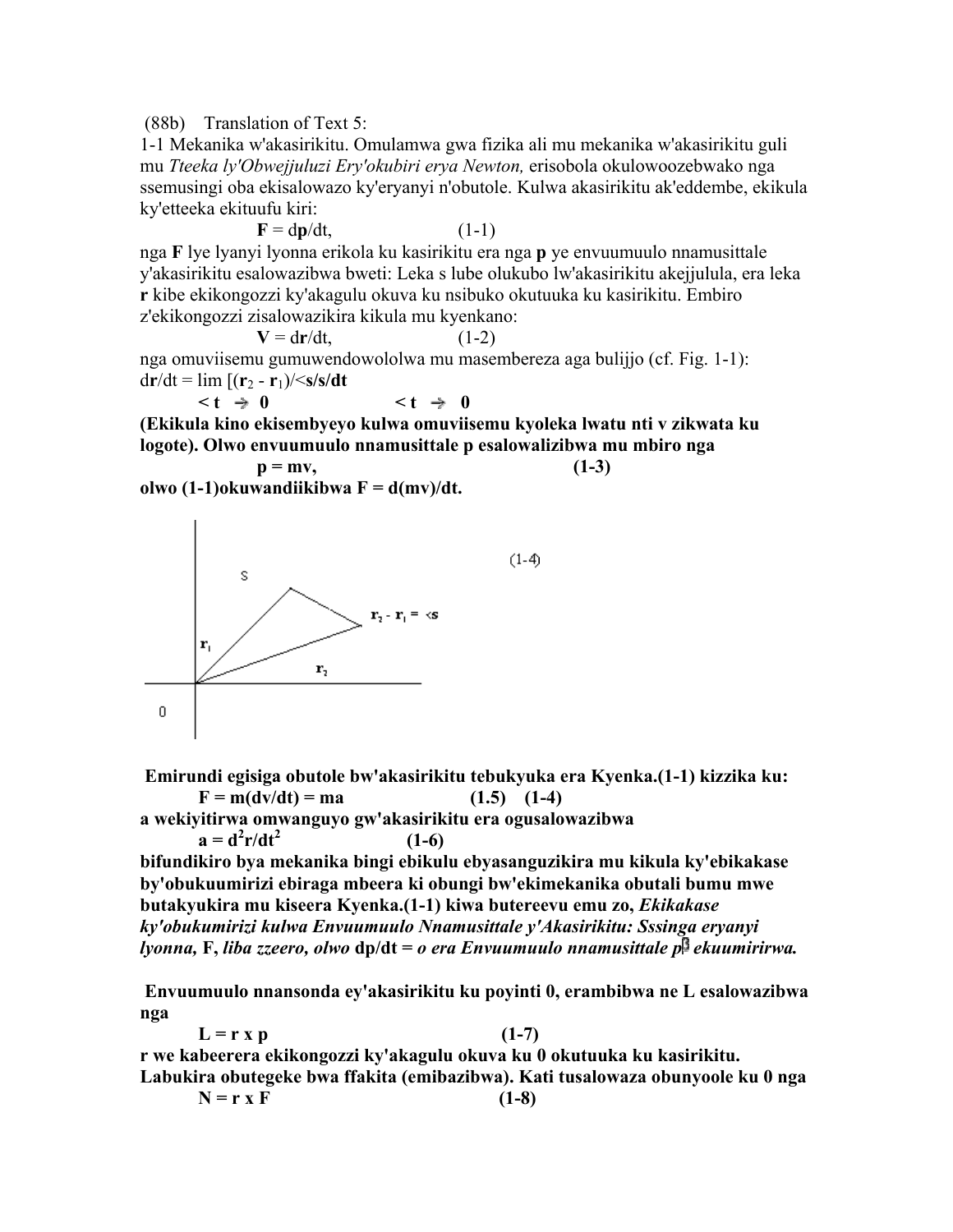**Ekyenkano ekyefaananyiriza (1-1) kulwa N kifunikira mu kuzimba omubaze gw'omulabba gwa r ne Kyenka (1-4):** 

$$
\mathbf{r} \times \mathbf{F} = \mathbf{N} = \mathbf{r} \times \mathbf{d}(\mathbf{m}\mathbf{v})/\mathbf{dt} \tag{1-9}
$$

**Kyenka. (1-9) kiwandiikika mu kikula ekirala nga tukozesa obwenkanyinkanyi bwekikongozzi:** 

 $d(r x mv)/dt = v x mv + r x d(mv)/dt$ 

**ekimiimo ekisooka ku ddyo we kibulira. Nga ekigoberezo ky'obwenkanyinkanyi buno Kyenka. (1-9) kitwala ekikula** 

 $N = d(r x mv)/dt = dL/dt.$  (1-10) **Kenga nti N ne L zeesigama ku poyinti 0, obunyolo kwe butwalibwa. Nga bwe gwabadde kulwa Kyenka. (1-1), ekyenkano ky'obunyoole, (1-10), nakyo kivaamu mangu ekikakase ky'obukuumirizi, ku mulundi guno** *Ekikakase ky'Obukuumirizi kulwa Envuumuulo Nnansonda ey'Akasirikitu: Ssinga obunyoole bwonna, N, buba zzeero, olwo* **d***L***/dt =** *0, era mmomento nnansonda ekuumirirwa.* **Kati lowooza ku mulimu ogukolebwa F ey'ebweru ku kasirikitu mu kugenda okuva ku poyinti 1 okutuuka ku poyinti 2. Mu busalowaze omulimu guno guli** 

$$
W_{12} = \frac{f_1^2}{F} \cdot ds
$$
 (1-11)

**Olwa obutole obutakyuka (nga bwe kijja okutwalibwa okuva kati okujjaako nga kyatuukirizibwa bulala) omulambirizo mu Kyenka. (1-11) guzzibwa ku** 

**F** . ds =  $m^f$  (dv/dt) . v dt =  $m/2$  <sup> $\int$ </sup> (d(v<sup>2</sup>)/dt) dt

**era nolwekyo** 

 $W_{12} = m(v_2^2 - v_1^2)$  $(1-12)$ 

**Obungi bunnalupimo mv2 /2 buyitibwa ekimulimuwazi ky'obwejjuluzi bw'akasirikitu era bulambibwa na T, olwo omulimu ogukolebwa n'egwenkana enkyuka mu kimulimuwazi ky'obwejjuluzi** 

 $W_{12} = T2 - T1$  (1-13) **Ssinga omusaawe gw'eryanyi guba nga omulimu W ogukolebwa ku lukubo oluggalewo guli zzeero, kwe kugamba,** 

 $F \cdot ds = 0,$  (1-14)

**olwo eryanyi (era n'omuyungo) ligambibwa okuba** *ekkuumirizi.* **Mu kifizika kitangaavu nti omuyugo tegusobola kuba mukuumirizi ssinga amanyi g'obukuubi oba amapunguuzi gabaawo, kubanga F.d s oguva ku bukuubi bulijjo mukkirizi era omulambirizo tegusobola kubula. Bwe tweyambisa Ekikakase kya Stokes, akakalu k'amaanyi amakuumirizi, Kyenka. (1-14), kasobola okuwandiikibwa:** 

 $=$ **x**  $F = 0$ ,

**era olw'okuba nga amasadde g'omusuliko bulijjo gabula F kiteekwa okuba omusuliko gunnalupimo gundi:** 

 $F = - \langle V, (1-15) \rangle$ 

**V w'eyitirwa** *amakusike, oba ekimulimuwazi ekikusike.* **Okubeerawo kwa V kusobola okutebenkezebwa nga ebikakase by'embala y'ebikongozzi tebikozesebwa. Ssinga Kyenka.(1-14) kituufu omulimu guteekwa obuteesigama ku lukubo lw'okulambiriza wakkati w'enkomerero 1 ne 2. Olwo kigoberera nti kiteekwa okusoboka okwasanguza W12 nga enkyuka y'obungi obwesigama ku keesangiro k'enkomerero kwokka. Obungi buno tusobola okubulambisa –V ,olwo obuwanvu bw'olukubo lw'omwawulo bufunirwe oluganda:** 

 $\bf{F} \cdot \bf{ds} = -dV$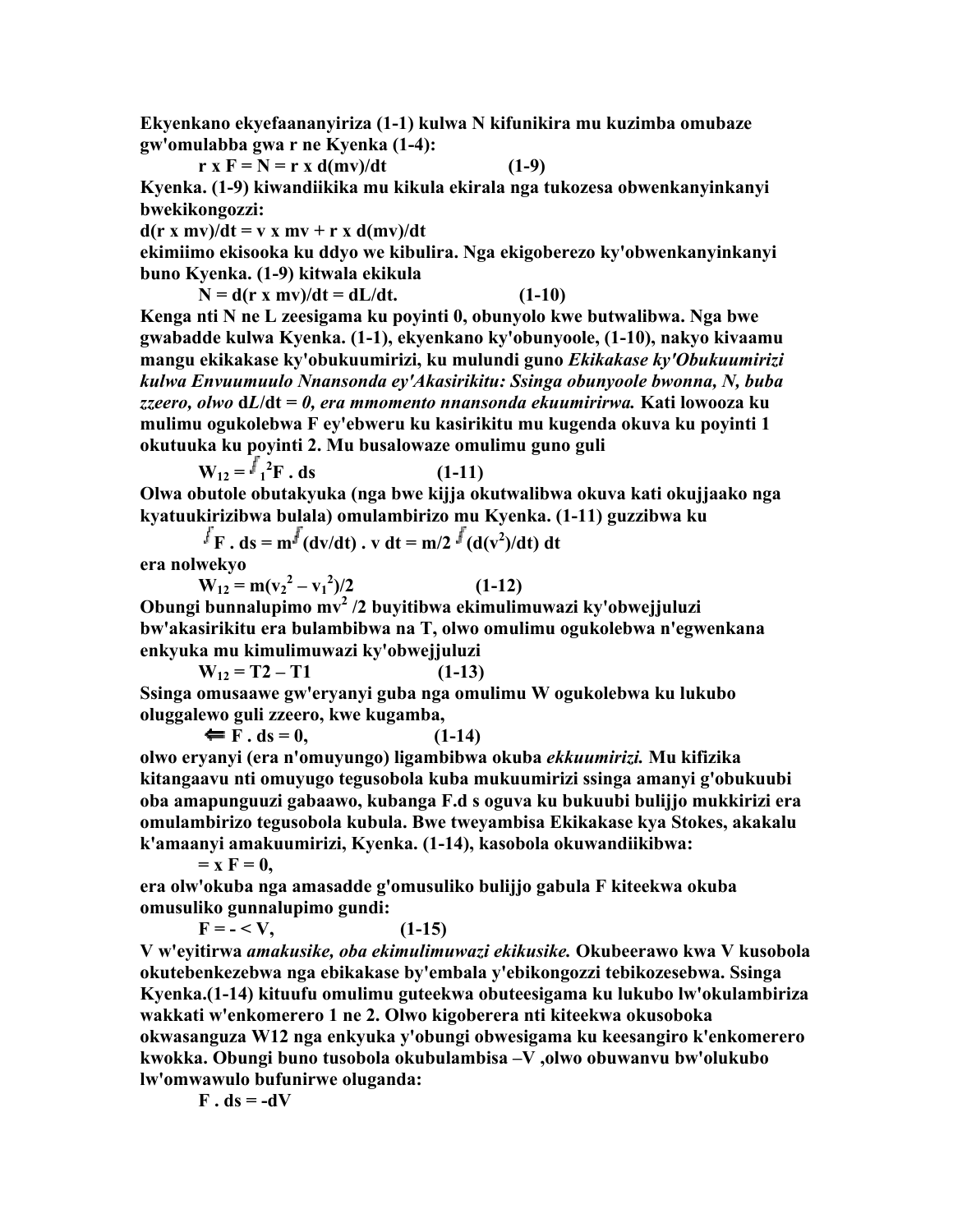**oba** 

$$
F_s = -\#V/ds,
$$

**ekyenkanankana Kyenka. (1-15). Kenga nti mu Kyenka.(1-15) ku V tusobola okuggatako obungi bwonna obutakyuka mu bbanga nga tewali kikyuka. Nolwenkyo,** *eddaala zzeero erya V lya kyeyagalire.* **Olwa omuyungo omukuumirizi omulimu ogukolebwa amaanyi guli.** 

 $W_{12} = V_1 - V_2$  (1-16)

**Bwe tugatta Kyenka. (1-16) ne Kyenka (1-13) tufunamu** 

 $T_1 + V_1 = T_2 + V_2.$  (1-17)

**ekigamba mu bubonero** 

*Ekikakase ky'obukuumirizi bw'Ekimulimuwazi olw'Akasirikitu: Ssinga amaanyi agakola ku kasirikitu gaba amakuumirizi, olwo ekimulimuwazi kyonna eky'akasirikitu, T + V, kikuumirirwa.*

**Translated from Goldstein (1950: (1-4)** 

 **(89) Text 6:** 

**The de Broglie Relation** 

**In the previous chapter we have seen that electrons and other subatomic particles sometimes exhibit properties similar to those commonly associated with classical waves so that, for example, electrons of the appropriate energy are diffracted by crystals in a manner similar to that originally observed in the case of x-rays. Morever, the energy and momentum of a free particle can be expressed in terms of the angular frequency and wave vector of the associated plane wave by the de Broglie relations (1.10). In this chapter we shall consider one-dimensional examples only and extend our treatment to three-dimensional systems in the next chapter. In one dimension the wave vector and momentum of a particle can be treated as scalars so that the de Broglie relations can be written as** 

**(2-1)** 

**We shall use these and the properties of classical waves to set up a wave equation, known as the** *Schrödinger wave equation,* **appropriate to these matter waves, and when we solve this equation for the case of particles that are not free but move in a potential well, we shall find that solutions are only possible for particular discrete values of the total energy. We shall apply this theory to a number of examples and compare the resulting energy levels with experimental results.** 

 **[Notes on V .2.3(89)] "electron";** *elektroni* **"atom";** *atomu* **"classical";** *ennono; -nnannono* **"diffract";** *-wugul-* **"crystal";** *kristo* **"x-ray";** *akagulu-x* **"frequency";** *omuddirihhano* **"plane";** *-seeteevu;* **"flat";** *"oluseeteevu* **"pontential well";** *oluzzi; olukusike*